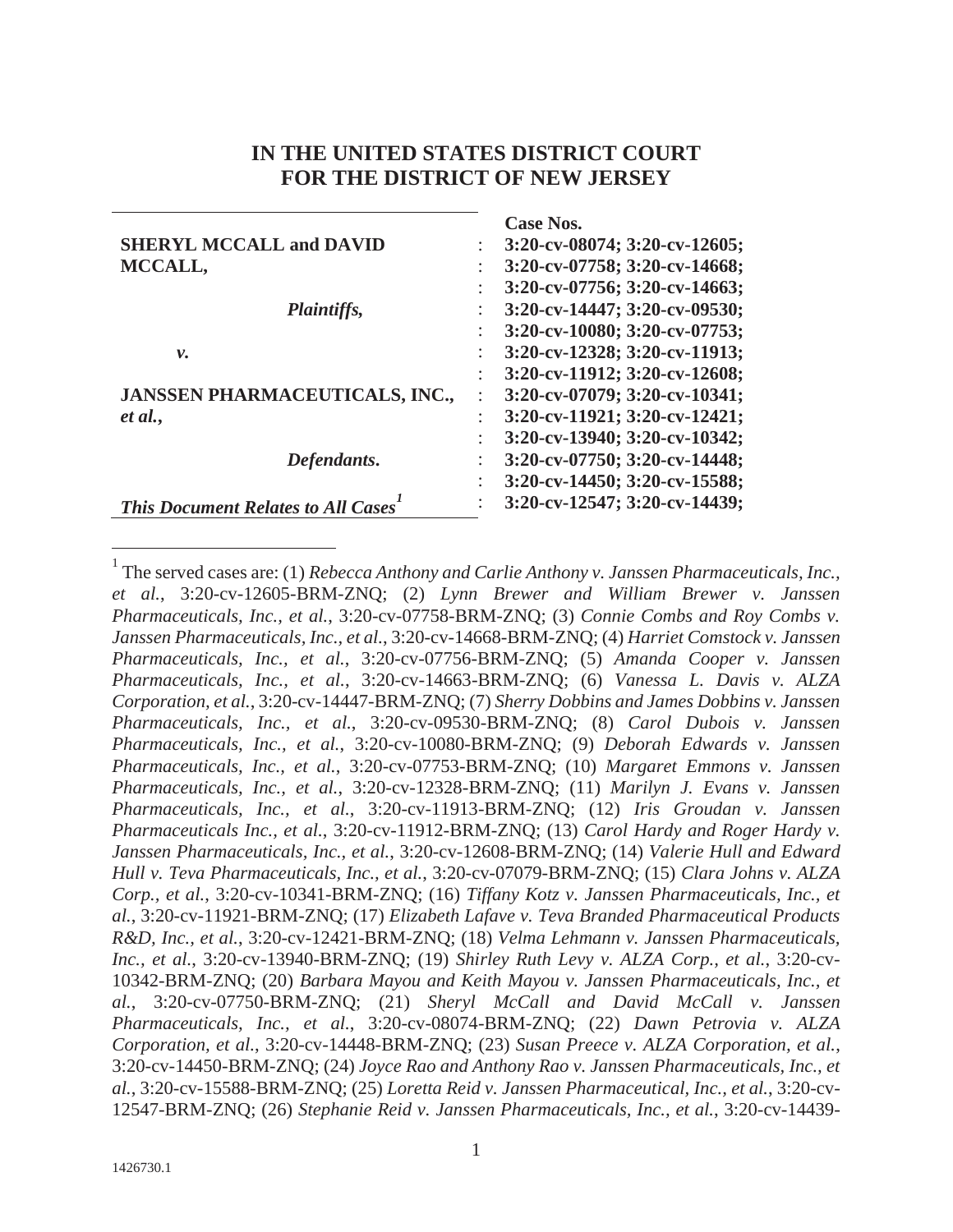: **3:20-cv-10966; 3:20-cv-11919; 3:20-cv-10968; 3:20-cv-12264; 3:20-cv-13596; 3:20-cv-14452; 3:20-cv-14670; 3:20-cv-06070; 3:20-cv-10960**

**JUDGE BRIAN R. MARTINOTTI JUDGE ZAHID N. QURAISHI**

### **CASE MANAGEMENT ORDER NO. 8**

The Court having held a case management conference on November 16, 2020, and for good cause shown, enters the following Order:

# **I. STATUS OF LITIGATION AND COORDINATION**

A. As of November 17, 2020, 41 cases alleging products liability claims relating to use of Elmiron have been filed in the District of New Jersey with 35 complaints being served. All cases are assigned to Judge Martinotti.

# **II. PENDING MOTIONS**

A. All pending motions have been administratively terminated without prejudice for leave to file at a later date. The parties may continue to meet and confer on possible motions to dismiss and shall report on their progress, if necessary, at the next case management conference. Defendants' initial entries of appearance and deadlines to

BRM-ZNQ; (27) *Maria A. Rodgers v. Janssen Pharmaceuticals, Inc., et al.*, 3:20-cv-10966-BRM-ZNQ; (28) *Michelle Scott v. Janssen Pharmaceuticals, Inc., et al.*, 3:20-cv-11919-BRM-ZNQ; (29) *Heather Shaffer v. Janssen Pharmaceuticals, Inc., et al.*, 3:20-cv-10968-BRM-ZNQ; (30) *Cynthia Vescio v. Janssen Pharmaceuticals, Inc., et al.*, 3:20-cv-12264-BRM-ZNQ; (31) *Deborah F. Weiner v. Janssen Pharmaceuticals, Inc., et al.*, 3:20-cv-13596-BRM-ZNQ; (32) *Dondra White v. ALZA Corporation, et al.*, 3:20-cv-14452-BRM-ZNQ; (33) *Maria Windham v. Janssen Pharmaceuticals, Inc., et al.*, 3:20-cv-14670-BRM-ZNQ; (34) *Becky Worden v. Janssen Pharmaceuticals, Inc., et al.*, 3:20-cv-06070-BRM-ZNQ; (35) *Ronna York v. Janssen Pharmaceuticals, Inc., et al.*, 3:20-cv-10960-BRM-ZNQ.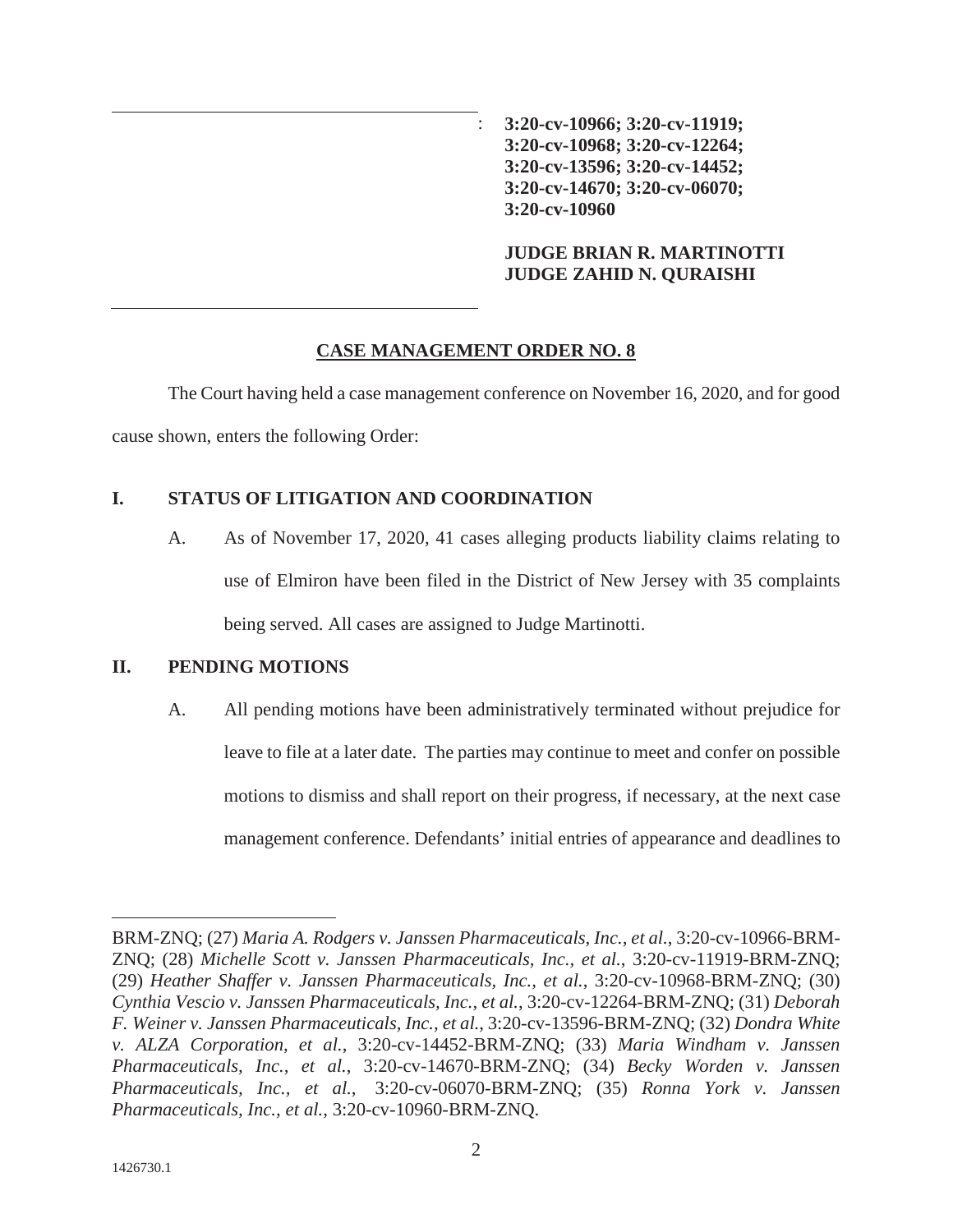answer or otherwise plead remain tolled until further order of this Court.

#### **III. PROPOSED CASE MANAGEMENT ORDERS**

- A. Plaintiffs and the Janssen Defendants are meeting and conferring regarding a plaintiff fact sheet/defense fact sheet process, and the related collection of signed authorizations and medical records, and shall either submit agreed-upon proposals or report on status during the next case management conference, understanding that the parties reported that they are virtually complete. The parties are coordinating with plaintiffs' counsel in other jurisdictions, including counsel in the EDPA, which includes coordination of the content of these documents and related submissions, as well as processes, so that any agreed to PFS can be used in either jurisdiction.
- B. Plaintiffs and the Janssen Defendants are meeting and conferring on a schedule for the 30 minute follow-up and continued examination relating to the Rule 30(b)(6) deposition of the Janssen Defendants' witness per CMO No. 5. The parties shall report on status during the next case management conference.
- C. The parties also continue to meet and confer on the dismissal of additional Teva entities, and shall report on the status of their discussions at the next case management conference.
- D. Plaintiffs propounded on the Janssen Defendants a master set of discovery requests, including interrogatories and document demands, on November 13, 2020. The parties are meeting and conferring to fashion a single set of master discovery requests for both the New Jersey and Pennsylvania cases.
- E. The parties continue to meet and confer on search terms and document production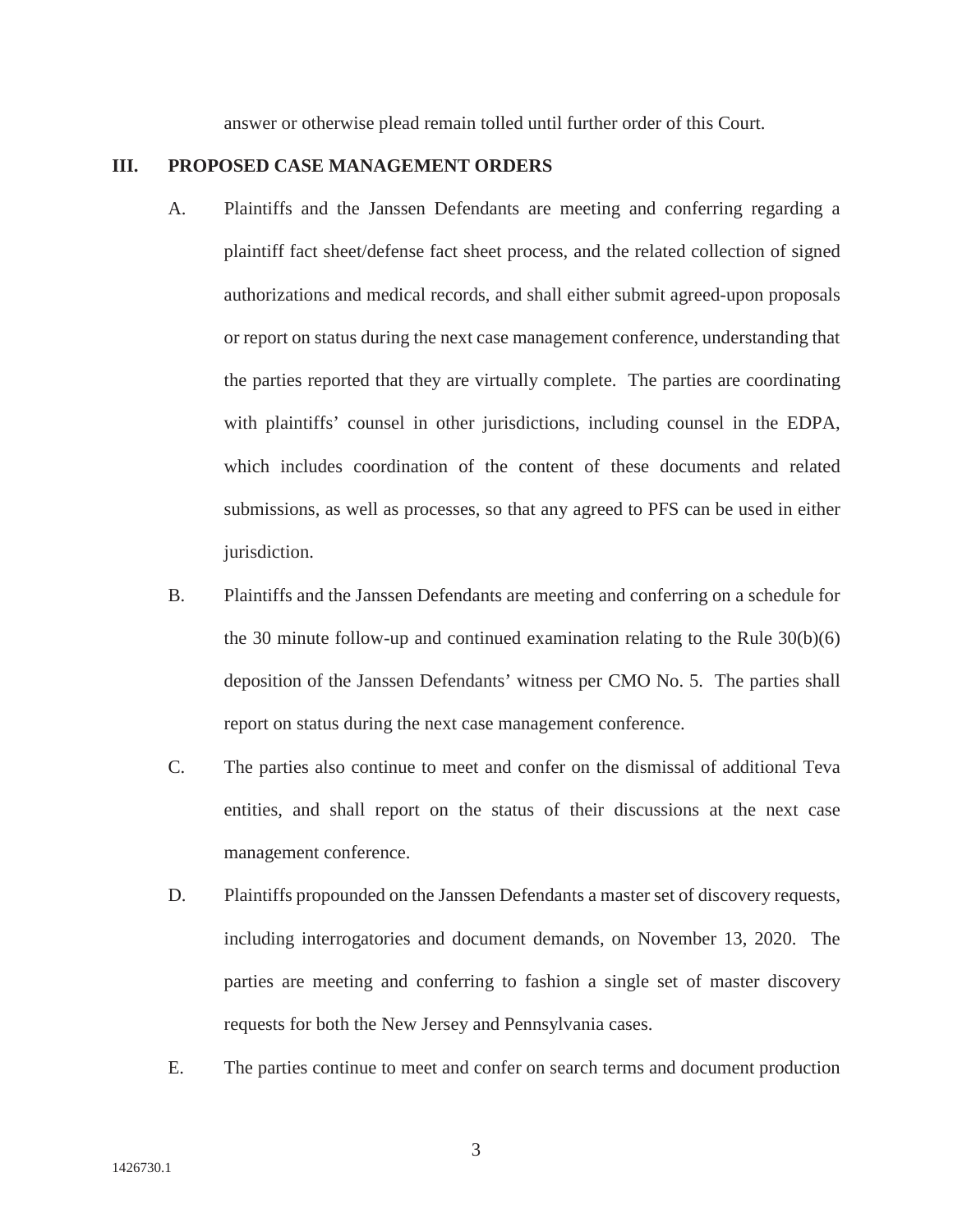issues, and shall provide an update at the next case management conference.

F. The Janssen Defendants produced their first installment of their rolling document production on October 23, and plan to make a production each month. The parties shall report on status during the next case management conference.

### **IV. COORDINATION/COOPERATION**

- A. The parties are continuing to work collaboratively and cooperatively with attorneys in other jurisdictions, who have filed Elmiron lawsuits, to coordinate content and entry of orders, to avoid duplicative efforts and inconsistent processes, and to conserve judicial resources to the extent practicable.
- B. To the extent any other jurisdictions have not issued stays or are proceeding forward, the parties will update the Court on their efforts to coordinate with those other jurisdictions at the next case management conference. Defendants' counsel Michael C. Zogby shall provide updated case and new counsel lists of other jurisdictions' Elmiron new case filings, not simply for new New Jersey filings, as required under CMO No. 1.

#### **V. SCHEDULING**

- A. The next case management conference is scheduled for **December 7, 2020, at 1:00 p.m.** Counsel for plaintiffs shall provide a reasonable list of attendees in advance of the conference, so that the conference can be conducted by WebEx or Zoom.
- B. Counsel is required to submit via email a joint agenda **three** days prior to the next scheduled conference. If there are any disagreements as to the agenda, counsel shall set forth each party's position.
- C. The parties shall meet and confer on a weekly basis regarding newly filed cases,